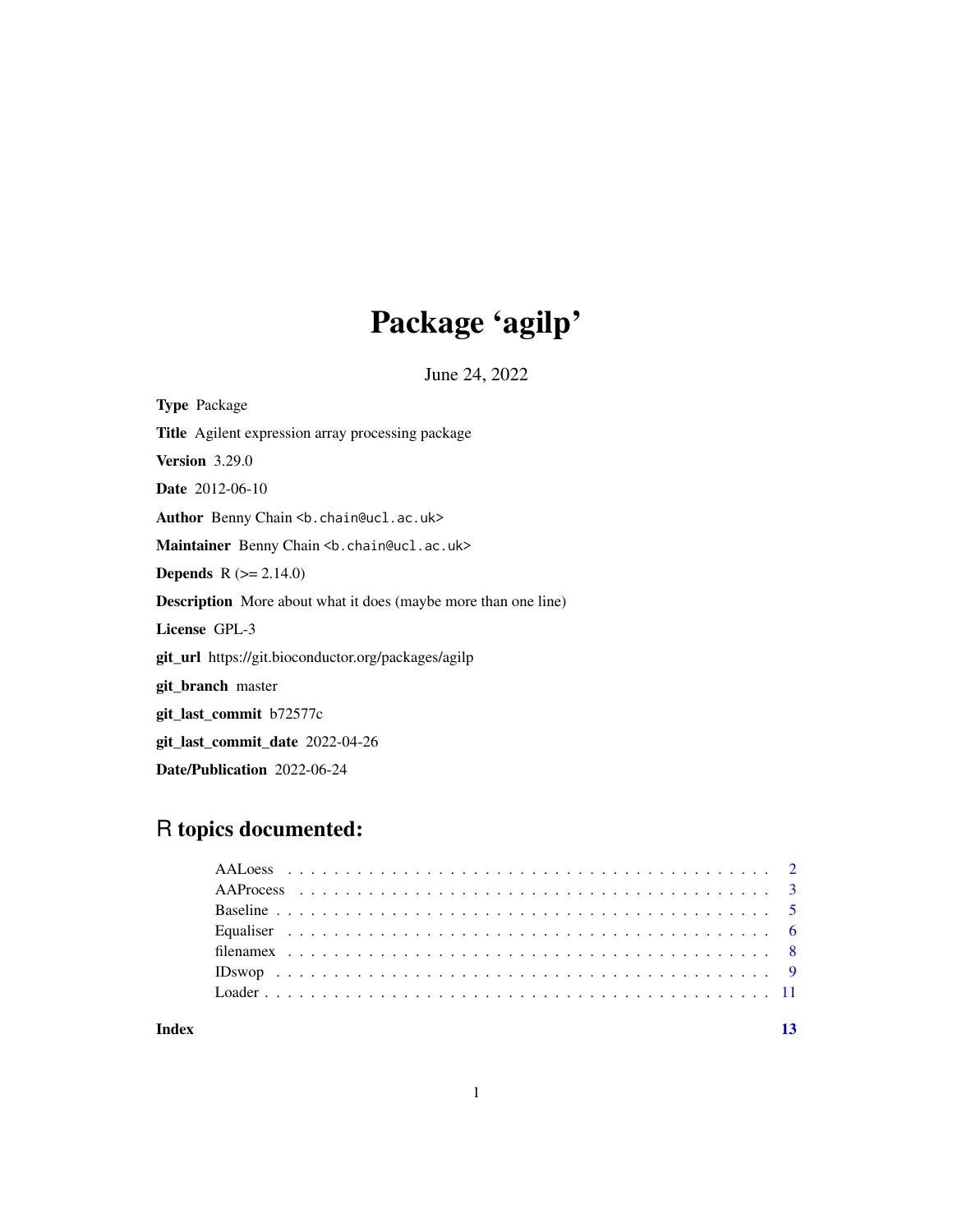#### <span id="page-1-1"></span><span id="page-1-0"></span>Description

This script normalises a set of gene expression data files against a predefined reference data set. The normalisation uses LOESS regression. The major assumption is that the actual data and the reference set have a similar epxression frequency distribution. Typically, the reference set used the is average of a large number of datasets such as the output of Baseline script in this package. The script also calculates the Sum of Squared Errror (SSE) between each data point of the normalised data set and the reference, and plots the results as a histogram of the SSE of all the data sets processed. This function is useful to identify outliers, which are usually due to problems in sample prepration/processing, which are frequently not identified by using the internal scanner quality performance indicators.

# Usage

AALoess(input=file.path(system.file(package="agilp"),"input",""),output=file.path(system.file(packa

# Arguments

| input    | full path of directory where input data files are put; default is a folder named<br>input within the agilp package directory; the input directory must contain ONLY |
|----------|---------------------------------------------------------------------------------------------------------------------------------------------------------------------|
|          | the set of files to be processed. The input files must contain two columns only,                                                                                    |
|          | the source identifier in the first column, and the expression data in the second                                                                                    |
|          | column; see example files                                                                                                                                           |
| output   | full path of directory where output data files are put; default is a folder named<br>output within the agilp package directory                                      |
| LOG      | if NORM="LOG", the data are log base 2 transformed before normalisation.<br>The default is NORM="LOG"                                                               |
| baseline | full path of file containing the reference data set for normalisation; the default is<br>agilp/input1/baseline.txt                                                  |

#### Value

normalised datafiles One new file is written to the output folder for each input file. The format of the output files is the same as the input, but the data has been normalised. The normalised files are identified by the prefix nr\_ or ng\_ SSE\_date.txt file A file in the output folder containing a list of all the filenames in the input folder, and the corresponding SSE value

# Author(s)

.

Benny Chain; b.chain@ucl.ac.uk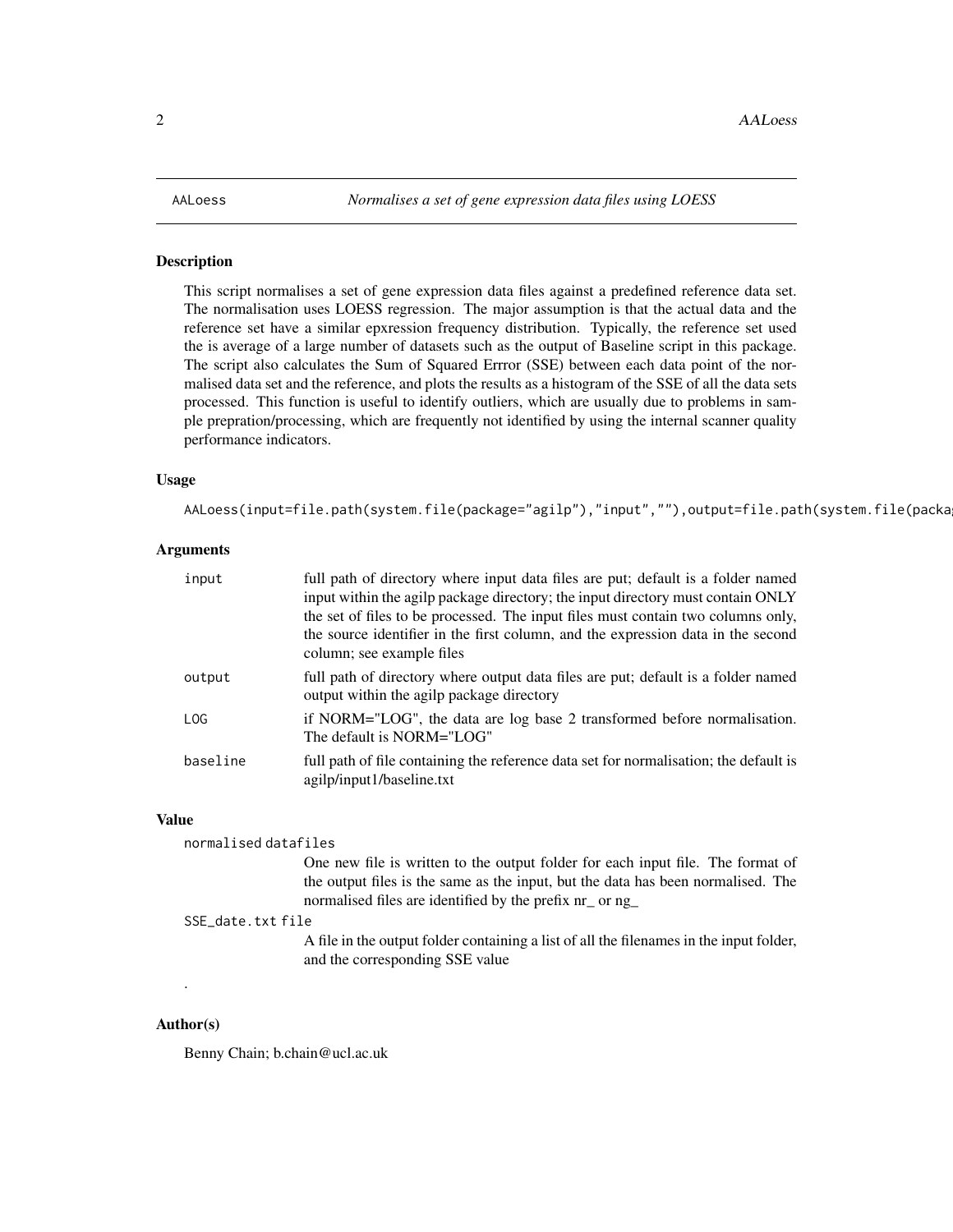# <span id="page-2-0"></span>AAProcess 3

# References

In preparation; for further detail on normalisation see also Chain B, Bowen H, Hammond J, Posch W, Rasaiyaah J, Tsang J, Noursadeghi M. Error, reproducibility and sensitivity: a pipeline for data processing of Agilent oligonucleotide expression arrays. BMC Bioinformatics. 2010 Jun 24;11:344.

# See Also

[AAProcess](#page-2-1) [filenamex](#page-7-1) [Loader](#page-10-1) [Baseline](#page-4-1) [IDswop](#page-8-1) [Equaliser](#page-5-1)

# Examples

```
#Takes four files of raw data (output of AAProcess, in dataset/raw folder) , LOess normalises them and saves them in
inputdir<-file.path(system.file(package="agilp"),"extdata","raw/","", fsep = .Platform$file.sep)
outputdir<-file.path(system.file(package="agilp"),"output/", "", fsep = .Platform$file.sep)
baselinedir<-file.path(system.file(package="agilp"),"extdata","testbase.txt", fsep = .Platform$file.sep)
AALoess(input=inputdir, output=outputdir, baseline = baselinedir, LOG="TRUE")
## Not run:
#to remove these files again and empty the output directory use
unlink(paste(file.path(system.file(package="agilp"),"output",""),"*.*",sep=""), recursive=FALSE)
```
## End(Not run)

<span id="page-2-1"></span>AAProcess *Extracts raw expression data from Agilent expression array scanner files.*

# Description

This function takes scanner "txt format" files produced by the Agilent microarray scanner, extracts just the raw median intensity values from the columns marked "gMedianSignal" or "rMedianSignal". Replicate probes are averaged. The expression data for each colour is written as separate txt tab delimited files with the same name as the original plus prefix rRaw\_ or gRaw\_. Probe names are in the first column, expression values in the second column.

# Usage

```
AAProcess(input=file.path(system.file(package="agilp"),"input",""),output=file.path(system.file(pac
```
# Arguments

| input  | full path of directory where input data files are put; default is a folder named<br>input within the agilp package directory   |
|--------|--------------------------------------------------------------------------------------------------------------------------------|
| output | full path of directory where output data files are put; default is a folder named<br>output within the agilp package directory |
| -S     | number of header lines to skip when reading in scanner files. Default is 9                                                     |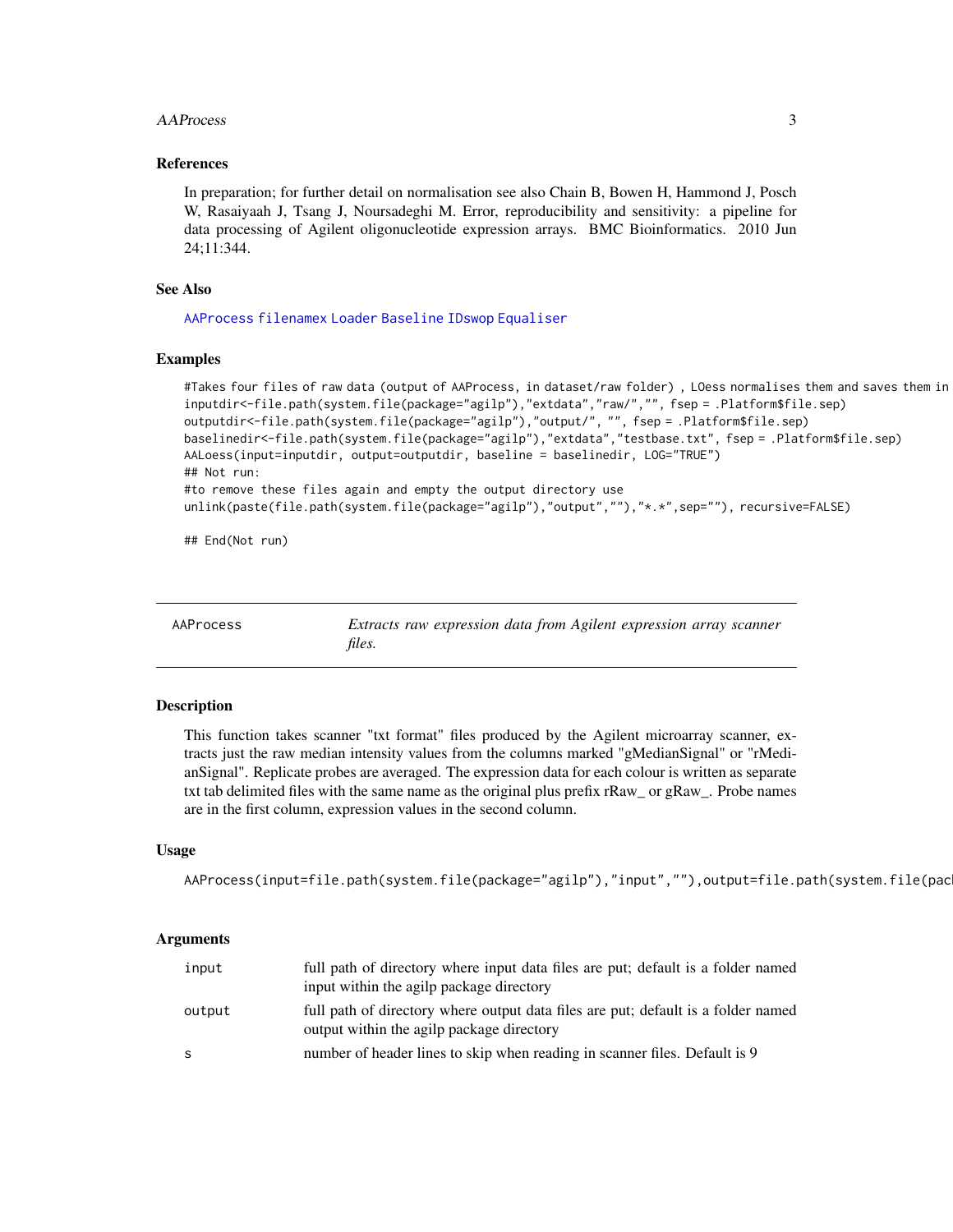# <span id="page-3-0"></span>Details

The input directory must have ONLY the data files to be analysed.

# Value

```
rawdata files The function writes a set of tab delimited txt files containing the raw data for
                  each channel to directory defined by output. The raw data files are given the
                  same name as the input data files with the prefix Rawg and Rawr for green and
                  red channel respectively. The output files can be readily opened in Excel. In
                  R each file is a dataframe, which contains probe names in first column, and
                  expression data in second column. Replicate probes are averaged.
```
# Author(s)

Benny Chain; b.chain@ucl.ac.uk

# References

In preparation

# See Also

[Loader](#page-10-1) [filenamex](#page-7-1) [IDswop](#page-8-1) [Baseline](#page-4-1) [Equaliser](#page-5-1) [AALoess](#page-1-1)

# Examples

# dir()

```
#This examples extracts expression data from two sample array scanner files which are found in the folder "scanner"
#and places them in the folder output.
inputdir<-file.path(system.file(package="agilp"),"extdata","scanner","", fsep = .Platform$file.sep)
outputdir<-file.path(system.file(package="agilp"),"output/", "", fsep = .Platform$file.sep)
AAProcess(input = inputdir, output = outputdir, s = 9)
```
## Not run: #to remove these files again and empty the output directory use unlink(paste(file.path(system.file(package="agilp"),"output\",""),"\*.\*",sep=""), recursive=FALSE)

```
#The number of lines header to be skipped from scanner array files can be changed from the default value of 9 by sett
AAProcess(input = inputdir, output = outputdir, s = 12)
```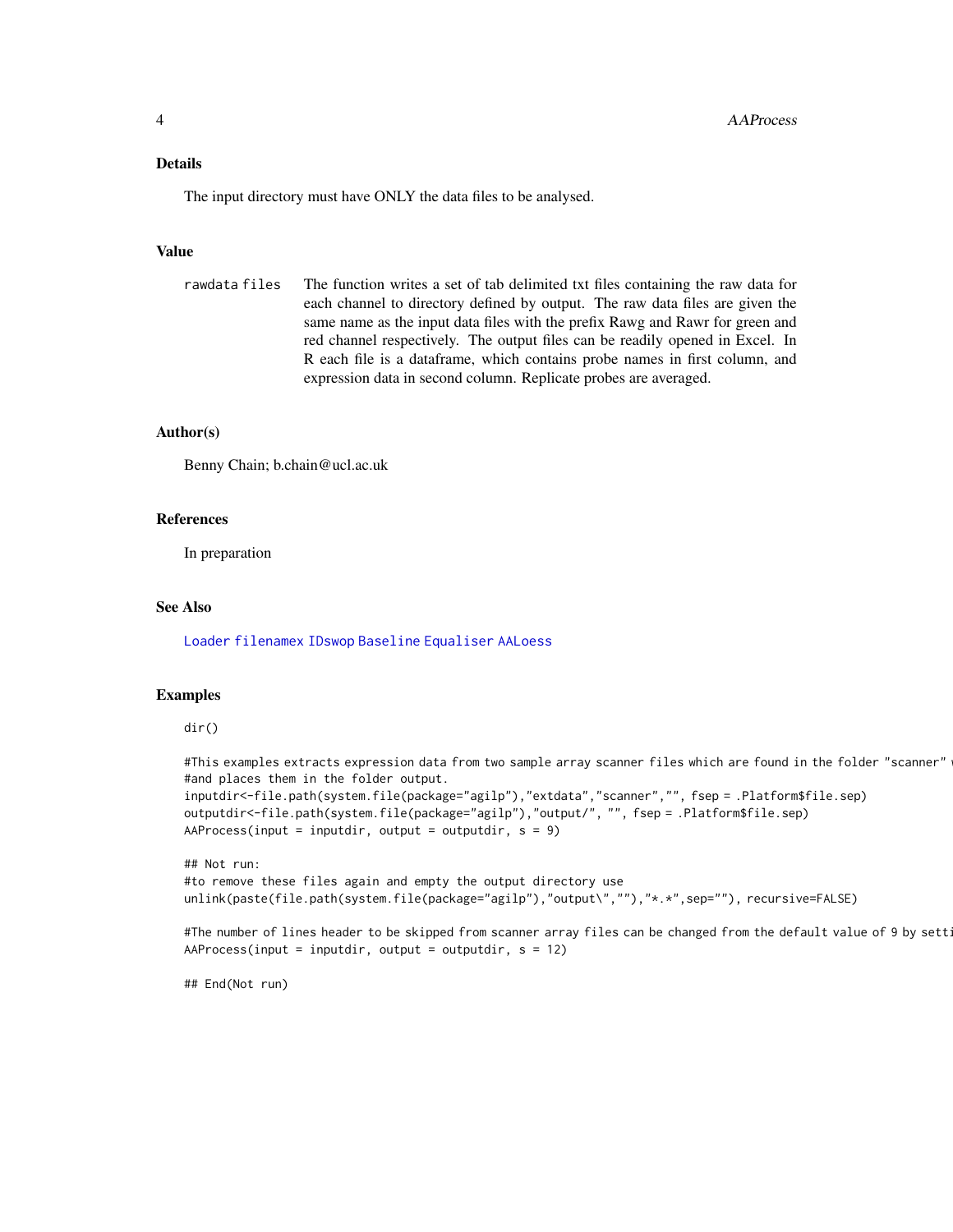<span id="page-4-1"></span><span id="page-4-0"></span>Baseline *Constructs a file with the mean of each probe from a set of raw expression array data files*

# Description

Calculates the mean expression data for each probe or identifier for a set of expression array data sets, for example as produced by AAProcess. Identifiers (e.g. probe names) must lie in the first column of each file. Identifiers not common to all files in set are discarded. The set of files is either all files in input directory or a set of files defined using a template file. Template is typically an Excel spreadsheet saved as a tab delimited txt fiel, with file names as one column. The files to be used must be specified in a contiguous set of rows of the template file.

# Usage

Baseline(NORM="LOG",allfiles="TRUE",r=2,A=2,B=3,input=file.path(system.file(package="agilp"),"input

# Arguments

| input       | full path of directory where input data files are put; default is a folder named<br>input within the agilp package directory                                     |
|-------------|------------------------------------------------------------------------------------------------------------------------------------------------------------------|
| t           | full name and path of template file; default is the file template. txt in folder ag-<br>ilp/input1                                                               |
| baseout     | full name and path of output file with mean expression values; default is the file<br>baseline.txt in folder agilp/output                                        |
| <b>NORM</b> | if NORM="LOG", the data are log base 2 transformed before the mean is cal-<br>culated. The default is NORM="LOG"                                                 |
| r           | The column of template which contains the file names                                                                                                             |
| A           | The first row of template to be used; note a header row is NOT ignored.                                                                                          |
| B           | The last row of template to be used                                                                                                                              |
| allfiles    | If all files is TRUE, the script uses all files in the input directory, and template is<br>ignored; if allfiles=FALSE, the scritp uses files defined by template |

# Details

This function is typically used as part of the data processing pipeline to calculate an average against which to normalise all data files using AALoessfunction

# Value

baseout A tab delimited text file, with each identifier and its mean value,is written to the filename and path defined by baseout

# Warning

The function checks that files listed in template exist in folder, and outputs a list of all file names not found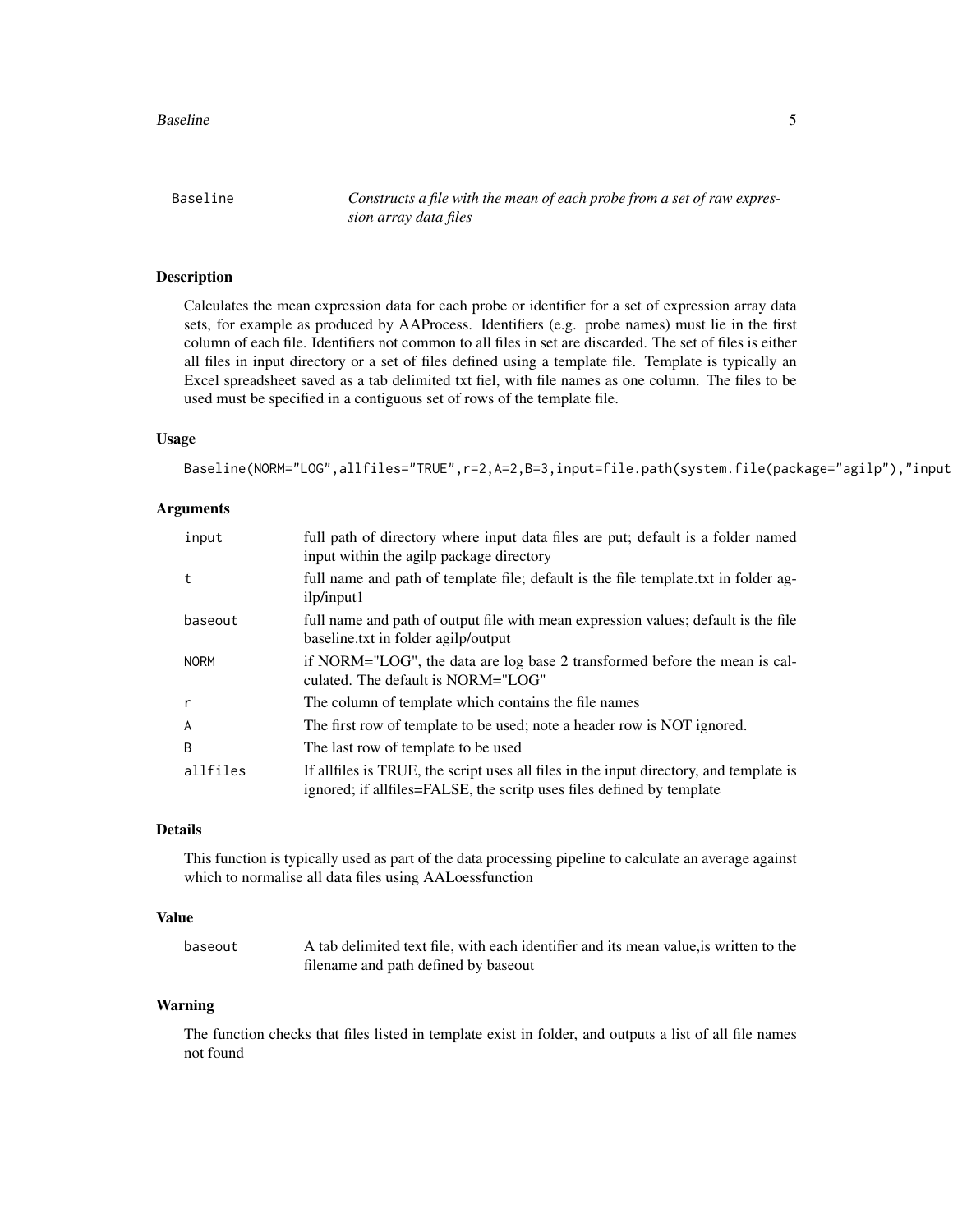<span id="page-5-0"></span>6 **Equaliser Equaliser Equaliser** 

#### Author(s)

Benny Chain; b.chain@ucl.ac.ucl

### References

In preparation

# See Also

[AAProcess](#page-2-1) [filenamex](#page-7-1) [IDswop](#page-8-1) [Loader](#page-10-1) [Equaliser](#page-5-1) [AALoess](#page-1-1)

#### Examples

#Takes four files of raw data in folder agilp/extdata/raw, calculates the mean expression value for each probe, and

inputdir<-file.path(system.file(package="agilp"),"extdata","raw/","", fsep = .Platform\$file.sep) outputbase<-file.path(system.file(package="agilp"),"output", "testbase.txt", fsep = .Platform\$file.sep) template<-file.path(system.file(package="agilp"),"extdata","sample\_template.txt", fsep = .Platform\$file.sep) Baseline(NORM="LOG",allfiles="TRUE",r=2,A=2,B=3,input=inputdir, baseout=outputbase, t = template)

#Alternatively the following example uses only those data files defined in column 2, rows 2-5 of the template file.  $\,$ Baseline(NORM="FALSE",allfiles="FALSE",r=2,A=2,B=5,input=inputdir, baseout=outputbase, t = template)

## Not run: #to remove the output files again and empty the output directory use unlink(paste(file.path(system.file(package="agilp"),"output",""),"\*.\*",sep=""), recursive=FALSE)

## End(Not run)

<span id="page-5-1"></span>Equaliser *Trims a set of gene expression data files to include only the set of identifiers common to all files*

#### Description

This script processes a set of gene expression data files which have different number of entries (i.e. different numbers of identifiers). Further processing of data files usually requires equal number of identifiers in each file (e.g. AALoess or Baseline in this package). The Equaliser script cycles through a series of such datafiles, determines the set of identifiers common to all files in the directory, and outputs a set of files which retain only those identifiers common to the whole set.

#### Usage

Equaliser(input=file.path(system.file(package="agilp"),"input",""),output=file.path(system.file(pac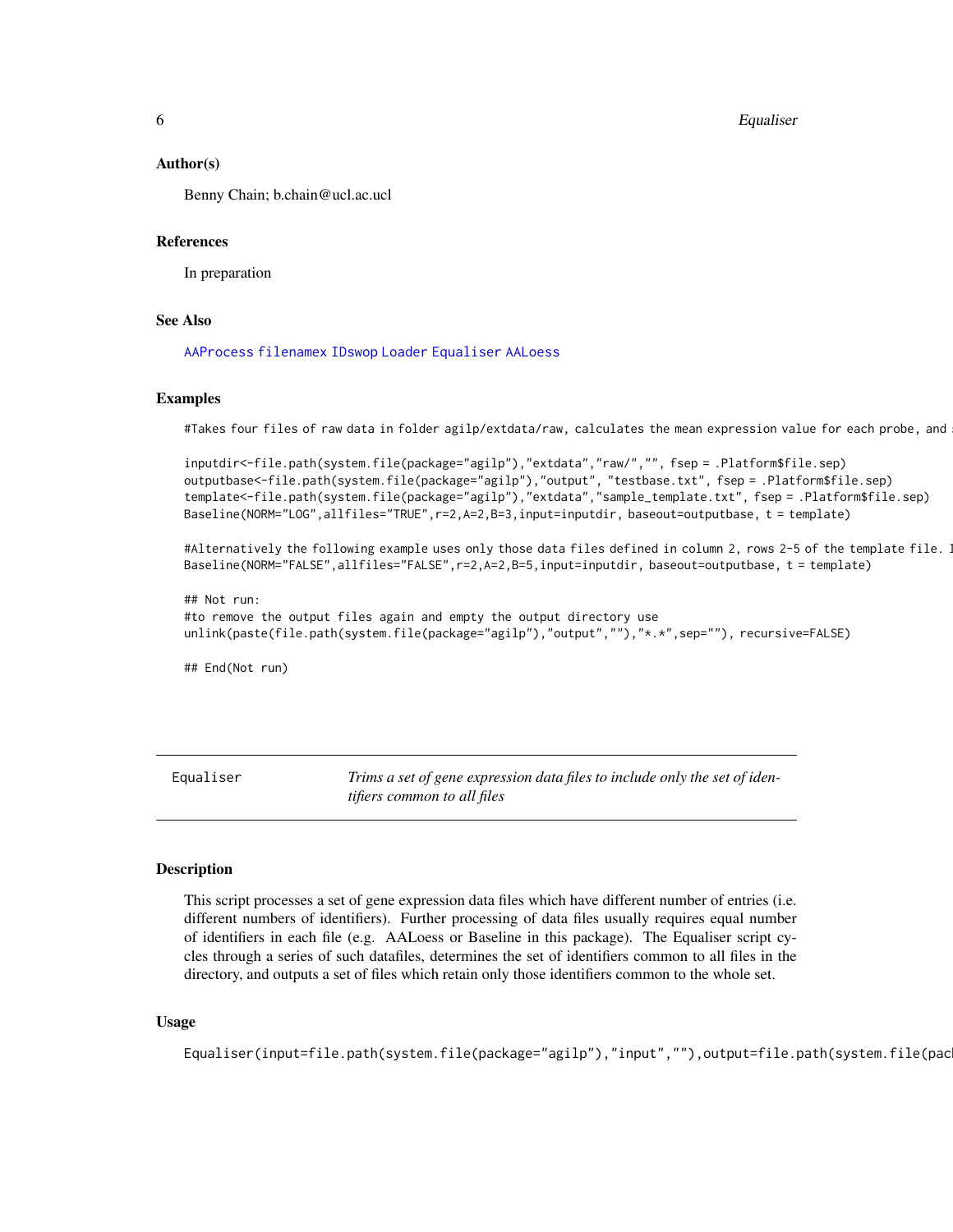# <span id="page-6-0"></span>Equaliser 7

# Arguments

| input  | full path of directory where input data files are put; default is a folder named<br>input within the agilp package directory; the input directory must contain ONLY<br>the set of files to be processed. The input files must contain two columns only,<br>the source identifier in the first column, and the expression data in the second<br>column; see example files |
|--------|--------------------------------------------------------------------------------------------------------------------------------------------------------------------------------------------------------------------------------------------------------------------------------------------------------------------------------------------------------------------------|
| output | full path of directory where output data files are put; default is a folder named<br>output within the agilp package directory                                                                                                                                                                                                                                           |

# Details

This utility is particularly useful to process the output of IDswop in the agilp package. IDswop excludes some identifiers on the basis of a cutoff which is data dependent, and may therefore generate files with different numbers of identifiers between samples.

# Value

```
equalised datafiles
```
One new file is produced for each input file. The file name has an additonal s\_ as a suffix.

# Author(s)

Benny Chain; b.chain@ucl.ac.uk

#### References

In preparation

# See Also

[AAProcess](#page-2-1) [filenamex](#page-7-1) [Loader](#page-10-1) [Baseline](#page-4-1) [IDswop](#page-8-1) [AALoess](#page-1-1)

# Examples

##Takes four files of raw data (output of AAProcess, in folder agilp/dataset/raw) selects all entries common to all

```
inputdir<-file.path(system.file(package="agilp"),"extdata","raw/","", fsep = .Platform$file.sep)
```
outputdir<-file.path(system.file(package="agilp"),"output/", "", fsep = .Platform\$file.sep)

```
Equaliser(input = inputdir, output = outputdir)
```

```
## Not run:
#to remove these files again and empty the output directory use
unlink(paste(file.path(system.file(package="agilp"),"output",""),"*.*",sep=""), recursive=FALSE)
```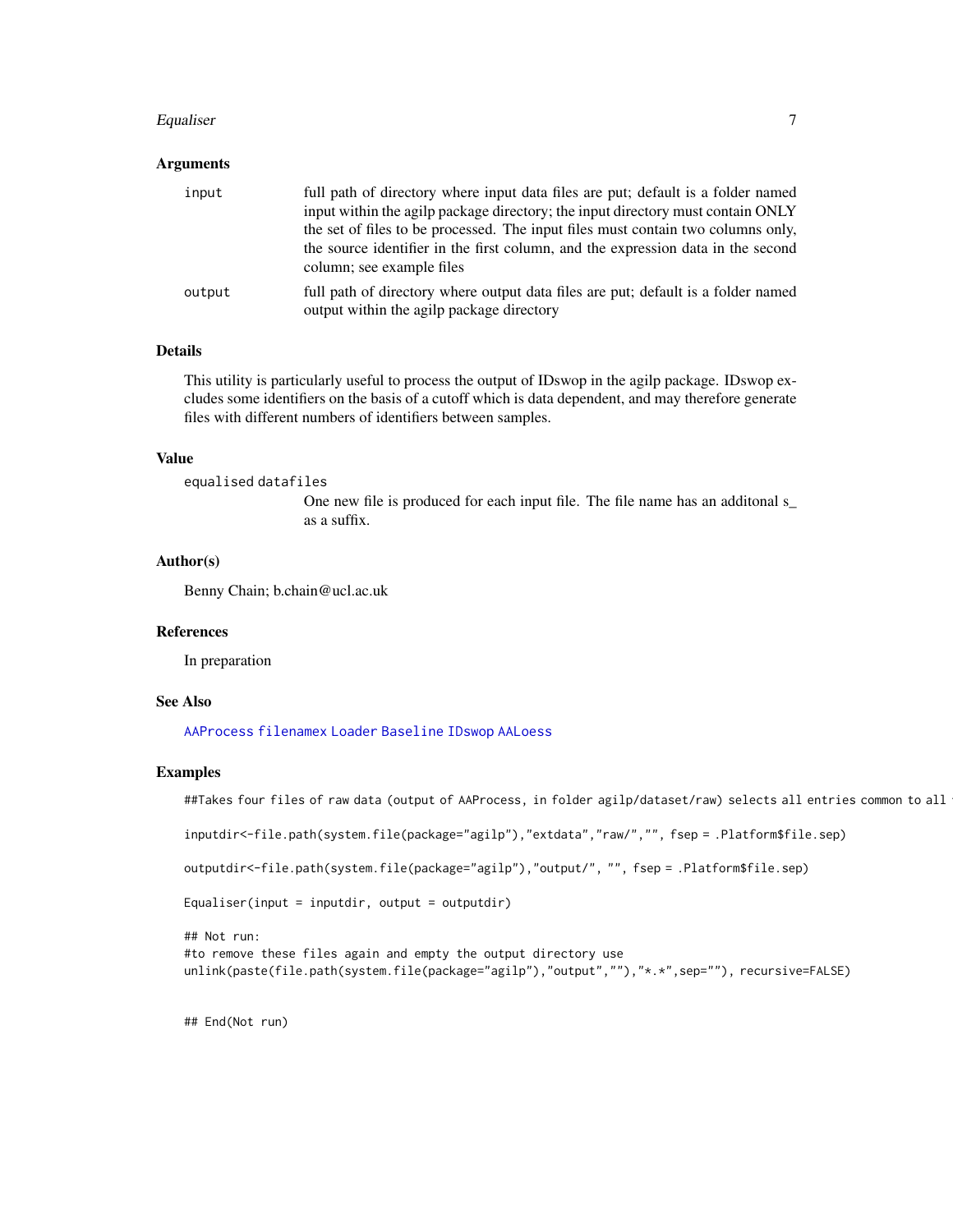<span id="page-7-1"></span><span id="page-7-0"></span>

# Description

Generates a text file with the name of all files in a given directory and saves it as a tab delimited txt file. Helpful for filling in template files (see Loader) without making mistakes

# Usage

```
filenamex(input=file.path(system.file(package="agilp"),"input",""),output=file.path(system.file(pac
```
# Arguments

| input  | full path of directory where input data files are put; default is a folder named<br>input within the agilp package directory   |
|--------|--------------------------------------------------------------------------------------------------------------------------------|
| output | full path of directory where output data files are put; default is a folder named<br>output within the agilp package directory |

# Details

None

# Value

names.txt A tab delimited text file with the names of all the files in the input directory

# Author(s)

Benny Chain; b.chain@ucl.ac.ucl

# References

In preparation

# See Also

[AAProcess](#page-2-1) [Loader](#page-10-1) [IDswop](#page-8-1) [Baseline](#page-4-1) [Equaliser](#page-5-1) [AALoess](#page-1-1)

# Examples

```
#This example makes a list of files in the folder agilp/extdata/raw and saves it in a file called names.txt (tab deli
inputdir<-file.path(system.file(package="agilp"),"extdata","raw/","", fsep = .Platform$file.sep)
outputdir<-file.path(system.file(package="agilp"),"output/", "", fsep = .Platform$file.sep)
filenamex(input=inputdir,output=outputdir)
```

```
## Not run:
#to remove these files again and empty the output directory use
unlink(paste(file.path(system.file(package="agilp"),"output",""),"*.*",sep=""), recursive=FALSE)
```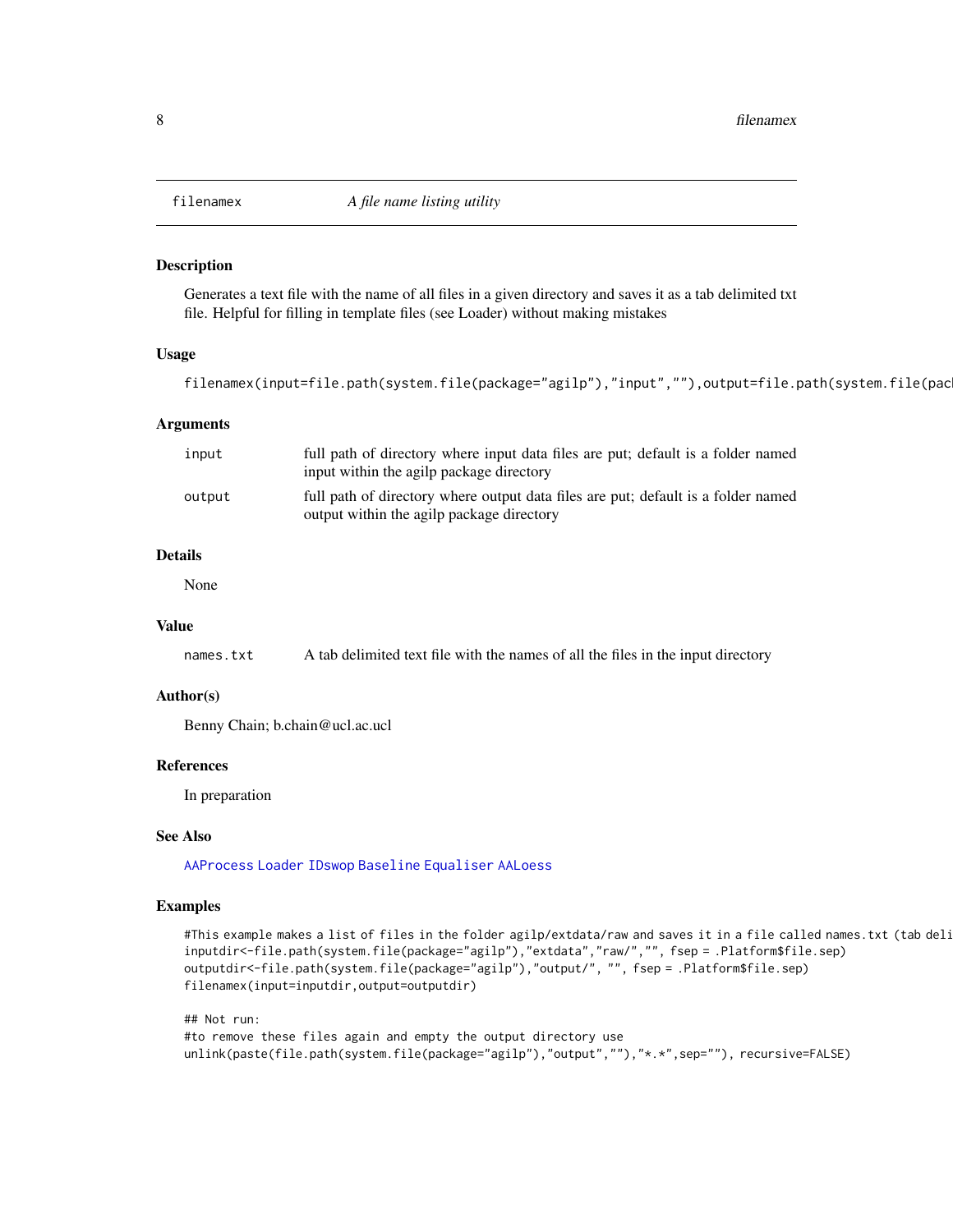# <span id="page-8-0"></span>IDswop 9

## End(Not run)

<span id="page-8-1"></span>IDswop *Mapping expression data across bioinformatic identifiers*

# Description

This script maps expression data associated with a source identifier (typically a platform specific identifier such as ProbeID, as output by AAProcess in the agilp package for example), to another identifier of the user's choice. The script uses an annotation file which contains the mappings between identifiers. Each column denotes a different identifier, which is shown in the column heading. Typical examples include ProbeID, EntrezGeneID, EnsemblTranscriptID etc.) Annotation files are provided by microarray manufacturers,or, preferably are created using, for example the biomaRt package in Bioconductor.

# Usage

IDswop(input=file.path(system.file(package="agilp"),"input",""),output=file.path(system.file(packag

# Arguments

| input      | full path of directory where input data files are put; default is a folder named<br>input within the agilp package directory; the input directory must contain ONLY<br>the set of files to be processed. The input files must contain two columns only,<br>the source identifier in the first column, and the expression data in the second<br>column; see example files in datasets folder                                                |
|------------|--------------------------------------------------------------------------------------------------------------------------------------------------------------------------------------------------------------------------------------------------------------------------------------------------------------------------------------------------------------------------------------------------------------------------------------------|
| output     | full path of directory where output data files are put; default is a folder named<br>input within the agilp package directory                                                                                                                                                                                                                                                                                                              |
| fun        | the function to be applied in cases where multiple probes map to the same iden-<br>tifier; currently allowed values are "mean" or "max".                                                                                                                                                                                                                                                                                                   |
| annotation | full path of annotation file; default is a file called annotation. Let within a folder<br>named input1 within the agilp package directory                                                                                                                                                                                                                                                                                                  |
| source_ID  | The identifier from which the data is mapped. This must appear exactly as it<br>appears in the heading of the appropriate column of the annotation file.                                                                                                                                                                                                                                                                                   |
| target_ID  | The identifier to which the data is mapped. This must appear exactly as it ap-<br>pears in the heading of the appropriate column of the annotation file                                                                                                                                                                                                                                                                                    |
| ERR        | The cut-off for coefficient of variation allowed when multiple probes map to<br>a single identifier. ERR must lie between 0 and 1. If ERR=0, any difference<br>between such probes will result in the identifier being omitted from the final list.<br>If $ERR=1$ , all identifiers are retained. The default is 0.2, allowing a maximum<br>coefficient of variation between multiple probes mapping to a single identifier<br>of $20\%$ . |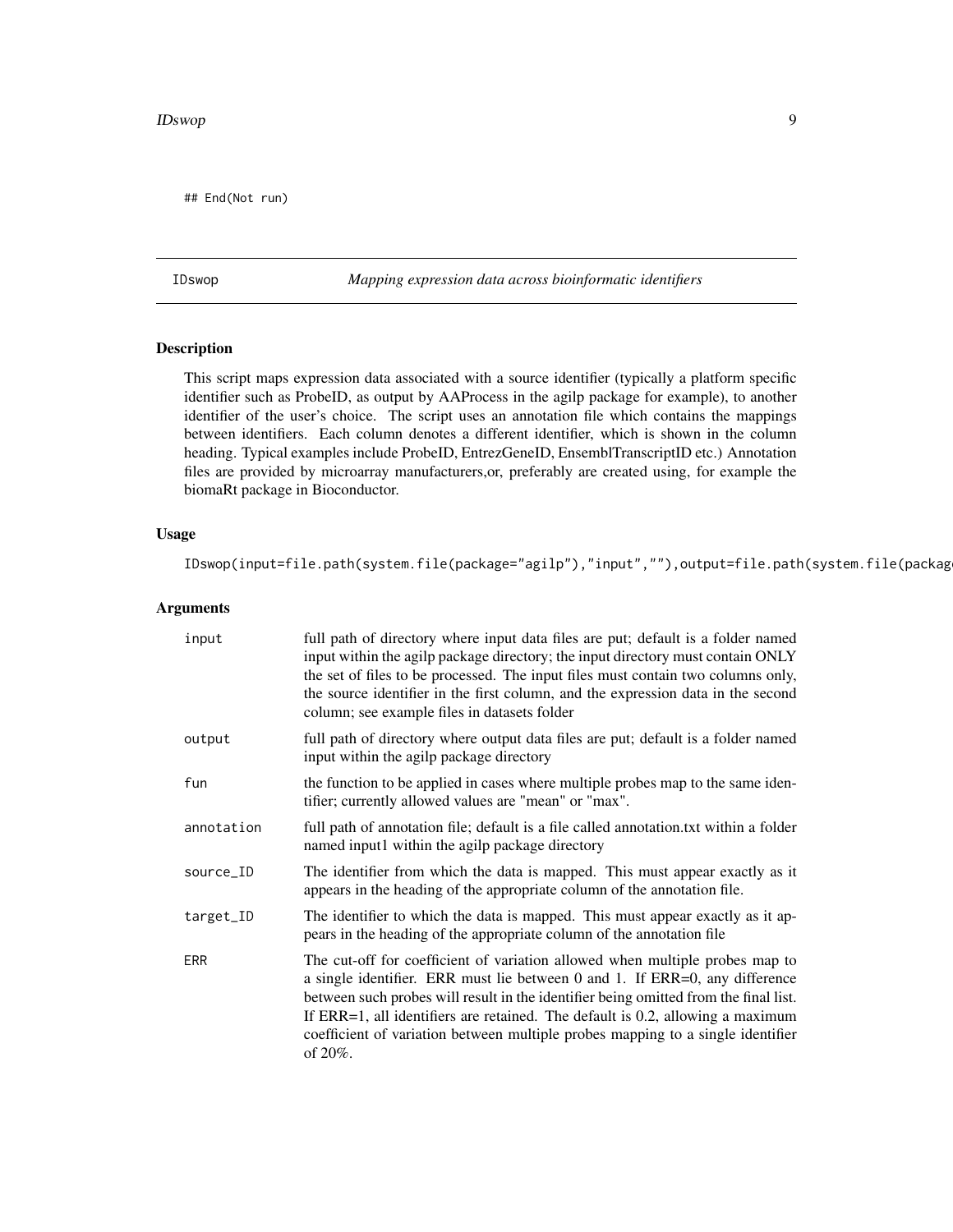# <span id="page-9-0"></span>Details

This function is designed for merging expression data sets from different platforms using common bioinformatic identifiers such as gene names, transcript names etc. The major problem lies in how to deal with the "many to many" mapping which characterise the relationships between most standard identifiers. IDswop deals with the problem as follows. If multiple source identifiers (typically platform specific probe IDs) map to a single target (for example Ensembl\_Transcript\_ID ) , the different probes are either averaged (fun="mean") or the maximum is selected (fun="max"). However, in cases where the discrepancy between such sets of probes is too large, the identifier is discarded, since it is considered as being unreliable. The degree of error allowed can be set by the user, as described under a descrition of the ERR variable given above. In cases where a single source identifier maps to multple targets (e.g. one probe to several transcript IDs) each transcript is retained as a separate entry in the final list, with an identical expression value.

### Value

remapped datafiles

One new file is produced for each input file. Each file contains two columns; the first contains the new set of identifiers; the second contains the corresponding expression value. The file name contains the new identifier as a suffix.

# Author(s)

Benny Chain; b.chain@ucl.ac.uk

#### References

In preparation

#### See Also

[AAProcess](#page-2-1) [filenamex](#page-7-1) [Loader](#page-10-1) [Baseline](#page-4-1) [Equaliser](#page-5-1) [AALoess](#page-1-1)

#### Examples

#This examples maps expression data from Agilent ProbeIDs (found in column one of input files) to corresponding Ense

```
inputdir<-file.path(system.file(package="agilp"),"extdata","raw/","", fsep = .Platform$file.sep)
outputdir<-file.path(system.file(package="agilp"),"output/", "", fsep = .Platform$file.sep)
annotation<-file.path(system.file(package="agilp"),"extdata","annotations_sample.txt", fsep = .Platform$file.se
IDswop(input=inputdir,output=outputdir,annotation=annotation,source_ID="ProbeID",target_ID="EnsemblID", ERR=0.2)
```
#Alternatively the following keeps all output IDs, even when multiple probes map to a single

```
IDswop(input=inputdir,output=outputdir,annotation=annotation,source_ID="ProbeID",target_ID="EnsemblID", ERR=1)
```

```
## Not run:
#to remove the output files again and empty the output directory use
unlink(paste(file.path(system.file(package="agilp"),"output",""),"*.*",sep=""), recursive=FALSE)
```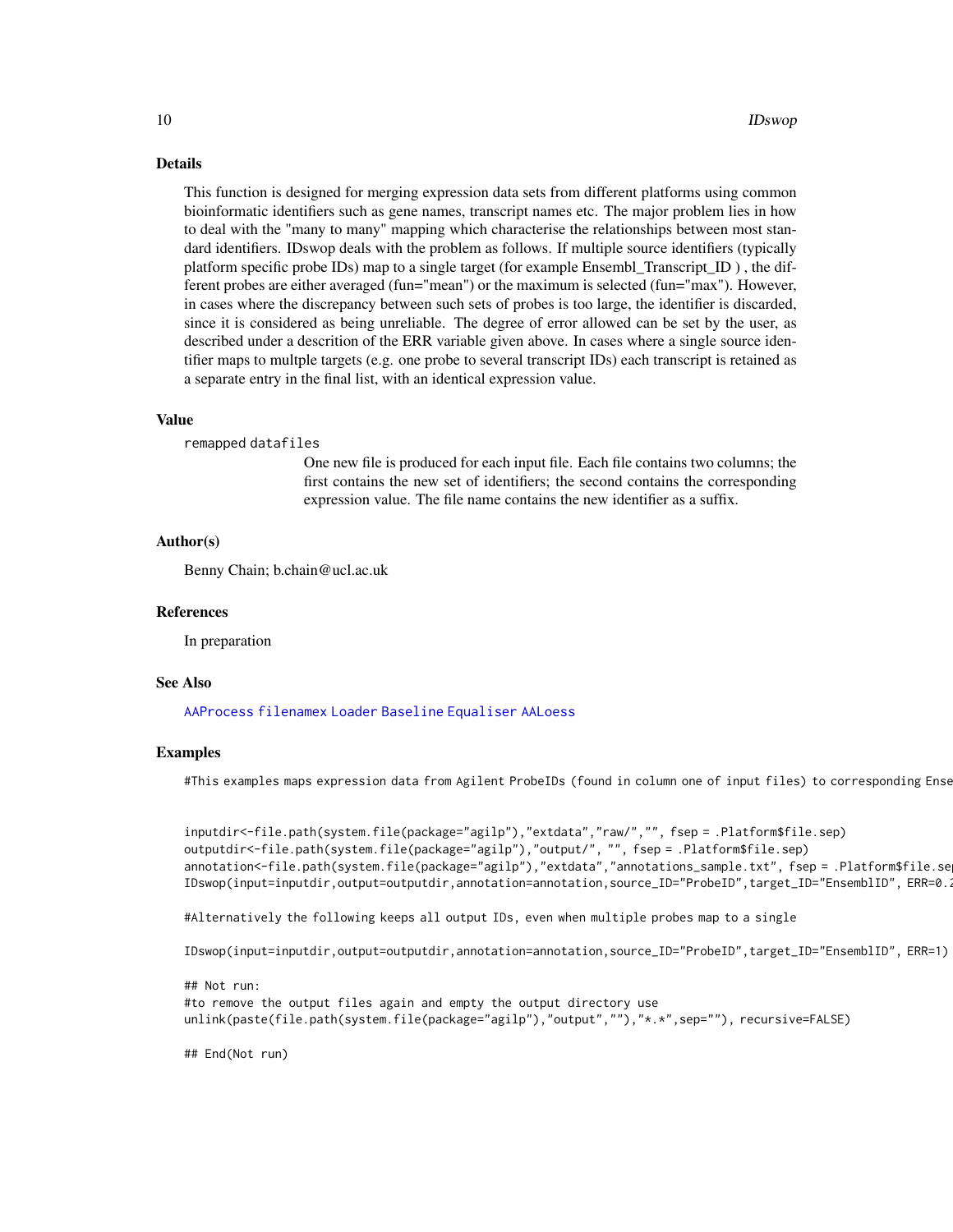<span id="page-10-1"></span><span id="page-10-0"></span>

#### Description

Uses a template file (typically an Excel spreadsheet with file names as one column) to select a set of files and either combine them into one file or copy them individually to a new directory. The files to be used must be specified in a contiguous set of rows of the template file.

# Usage

Loader(input=file.path(system.file(package="agilp"),"input",""),output=file.path(system.file(packag

# Arguments

| input        | full path of directory where input data files are put; default is a folder named<br>input within the agilp package directory;                                                                                                                                                                                   |
|--------------|-----------------------------------------------------------------------------------------------------------------------------------------------------------------------------------------------------------------------------------------------------------------------------------------------------------------|
| output       | full path of directory where output data files are put; default is a folder named<br>output within the agilp package directory;                                                                                                                                                                                 |
| t            | full name and path of template file                                                                                                                                                                                                                                                                             |
| $\mathsf{f}$ | if f="TRUE", each file is copied individually to output folder; if "f" IS NOT<br>true, all files are merged into one big data frame, with each original file data as<br>column; this file is called "all_data.txt" and written to output folder; it is also<br>returned as an R dataframe object called dataout |
| r            | The column of template which contains the file names                                                                                                                                                                                                                                                            |
| A            | The first row of template to be used; note a header row is NOT ignored.                                                                                                                                                                                                                                         |
| B            | The last row of template to be used                                                                                                                                                                                                                                                                             |

# Details

This function is a tool for working with selected files output by AAProcess. Typical usage would be to hold all the array file names with relevant experimental detail and annotation in a file called template. The filenames would then be sorted according to some annoation (e.g. tissue type, date, experimenter etc and then this list is used to pull out the relevant raw data files corresponding to those epxeriments from a big collection of such files. A toy example of a template file is provided in data folder

# Value

| rawdata files | If f is "TRUE" the function simply copies the files defined by template from<br>input to output folder.                                                                                                                                  |
|---------------|------------------------------------------------------------------------------------------------------------------------------------------------------------------------------------------------------------------------------------------|
| dataout       | If f is not $=$ "TRUE", the individual data files are merged by rows. The row-<br>names are the probe names; each column contains a set of expression data with<br>the column name giving the file name from which the data were derived |
| all data      | If f is not = "TRUE" the function also writes a tab delimited txt file correspond-<br>ing to dataout, called all_data.txt to the output directory.                                                                                       |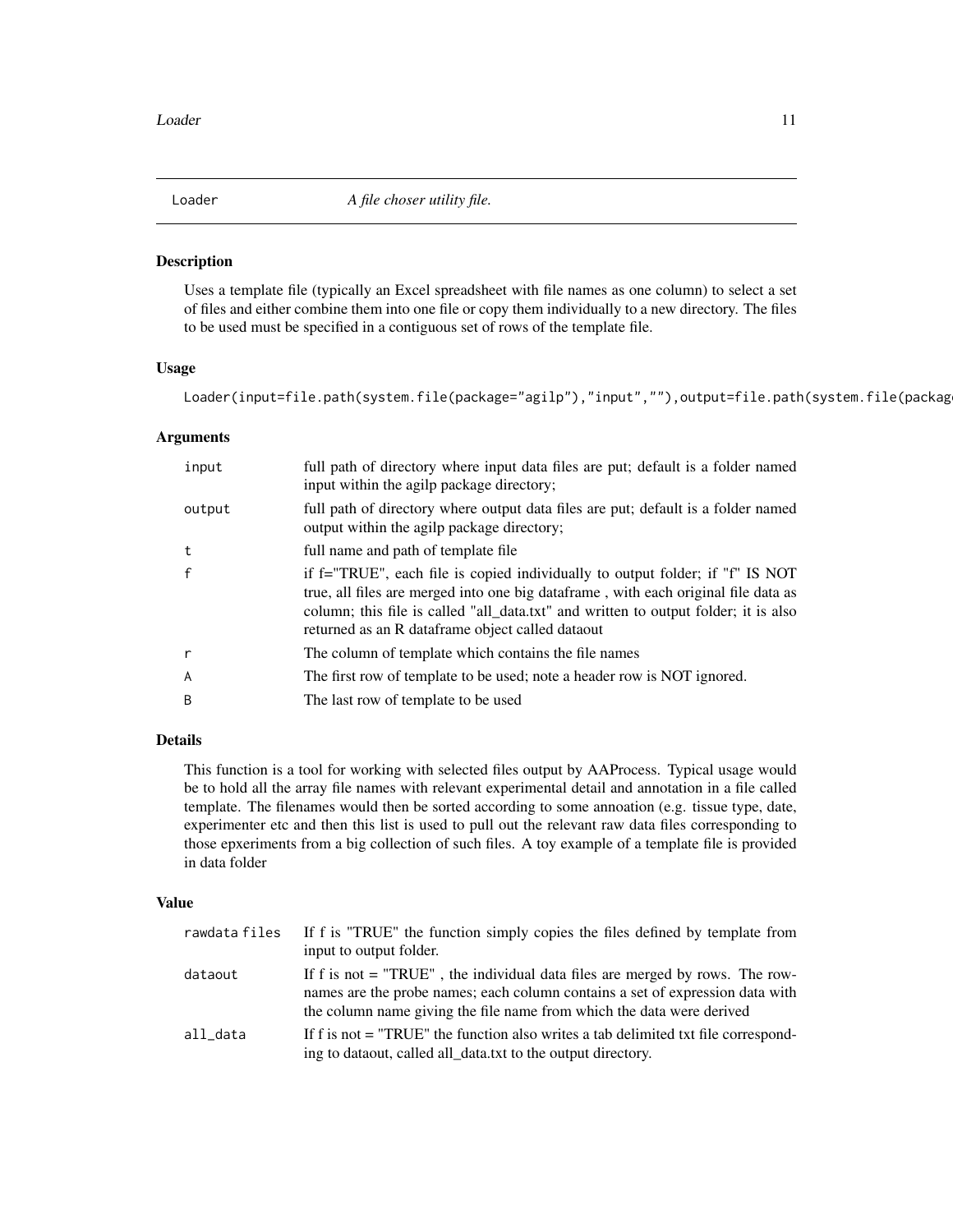# <span id="page-11-0"></span>12 Loader

# Warning

The function checks that files listed in template exist in folder, and outputs a list of all file names not found

# Author(s)

Benny Chain; b.chain@ucl.ac.ucl

# References

In preparation

# See Also

[AAProcess](#page-2-1) [filenamex](#page-7-1) [IDswop](#page-8-1) [Baseline](#page-4-1) [Equaliser](#page-5-1) [AALoess](#page-1-1)

# Examples

```
inputdir<-file.path(system.file(package="agilp"),"extdata","raw/","", fsep = .Platform$file.sep)
outputdir<-file.path(system.file(package="agilp"),"output/", "", fsep = .Platform$file.sep)
template<-file.path(system.file(package="agilp"),"extdata","sample_template.txt", fsep = .Platform$file.sep)
```
#This will copy the files with names given in column 2 , rows 2:3 of the sample\_#template file from input to output. Loader(input=inputdir,output=outputdir,t=template,f="TRUE",r=2,A=2,B=5)

#Alternatively this will output a single file all\_data.txt with the same data in a merged file. The file is also outp Loader(input=inputdir,output=outputdir,t=template,f="FALSE",r=2,A=2,B=5)

dim(dataout)

```
## Not run:
#to remove the output files again and empty the output directory use
unlink(paste(file.path(system.file(package="agilp"),"output",""),"*.*",sep=""), recursive=FALSE)
```